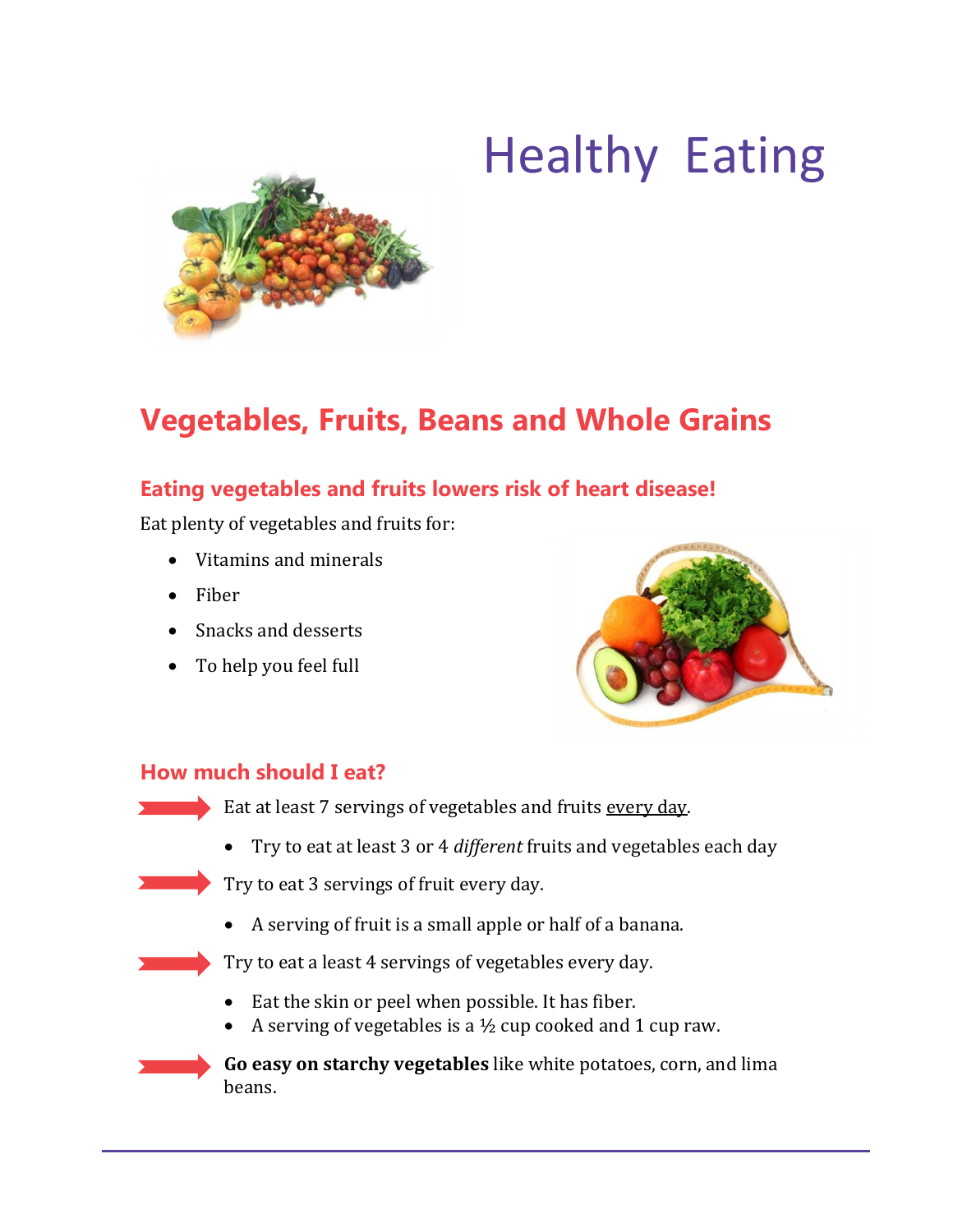# **Eating beans and whole grains**

Beans and whole grains have even more fiber than vegetables and fruits. Eating fiber:

- Lowers your chances of getting heart disease
- Helps you feel full
- Keeps you regular



## **Beans: How much should I eat?**

Eat a serving of beans 3 or more times per week, every week.

A serving is a ½ cup of cooked beans.

# **What beans should I eat?**

| Pintos      | Split peas      | Limas               |
|-------------|-----------------|---------------------|
| Navy        | Black eyed peas | <b>Butter Beans</b> |
| Kidney      | Field peas      | White beans         |
| Black beans | Lentils         | Cannellini          |

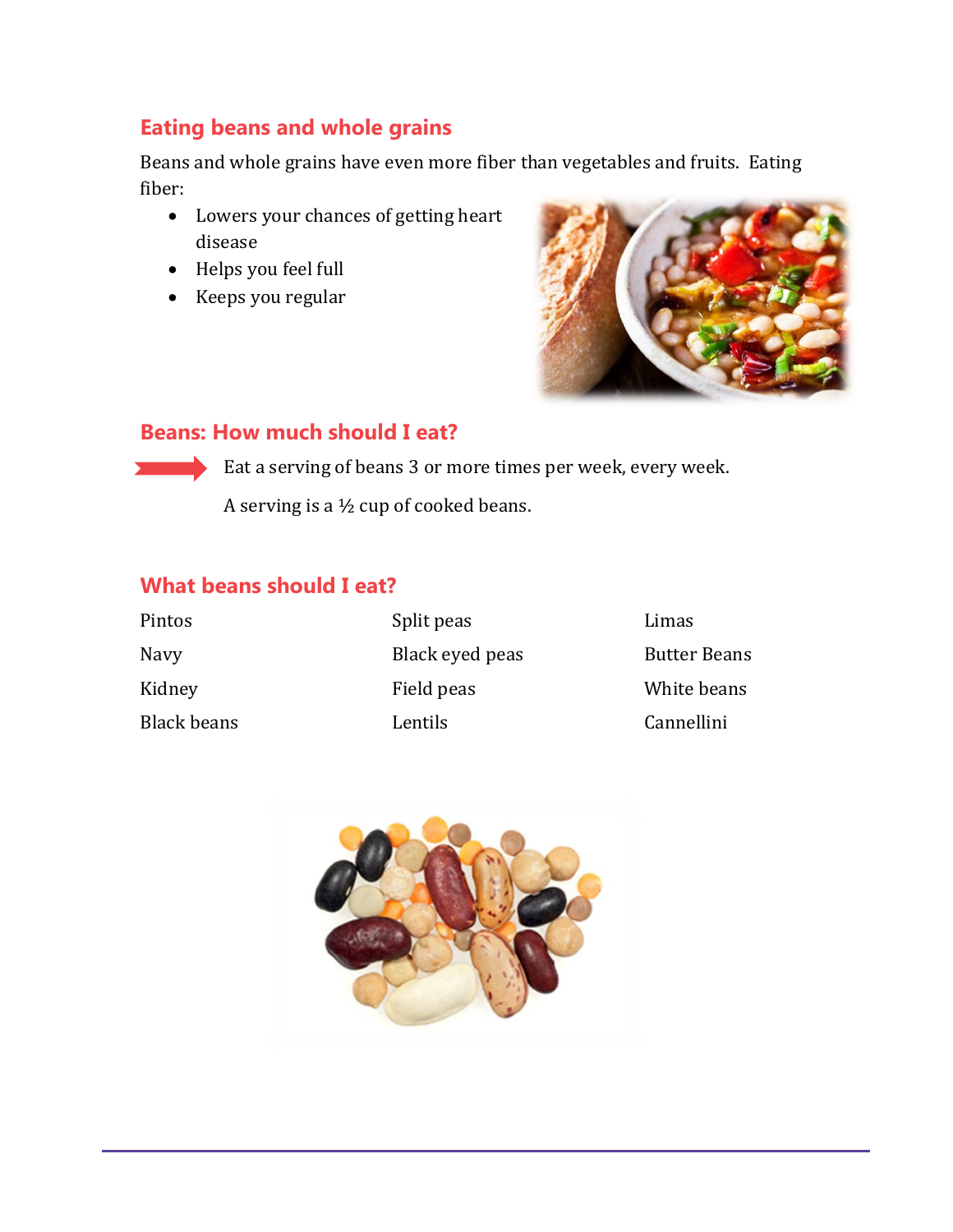# **Whole grains include…**

- Whole wheat bread
- Brown rice
- Whole wheat spaghetti and pasta
- High fiber breakfast cereals
- Old fashioned oatmeal (rolled, whole, or steel cut, NOT instant pack with flavor added)



#### **How much whole grains should I eat?**

**Try to eat whole grains** *every* **time you eat grains.** 

#### **Pick bread that has at least 2 grams of fiber per slice.**

- Breads that look brown are not always made from whole grain. Be careful!
- Read the label to make sure the first ingredient is whole wheat flour or another whole grain like rye or oat.

#### **Choose high-fiber cereals.**

 Pick a cereal that has *at least* 5 grams of fiber per serving.

## **What grain foods should I avoid?**

- White flour
- White rice
- Regular pasta

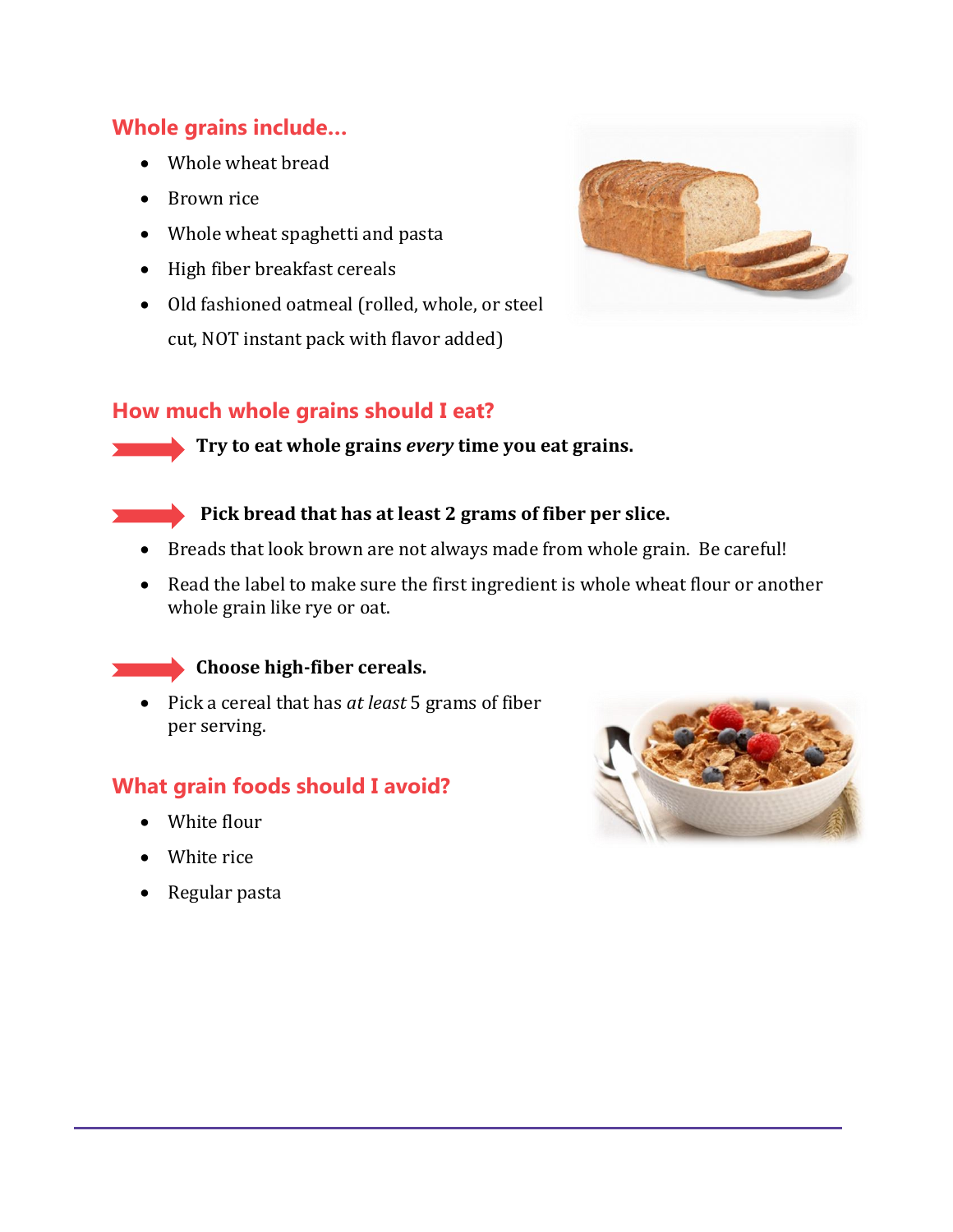

# **Goals**

# **Check one or two goals to start working on!**

**Try to eat 4 or more servings of vegetables each** 

#### **day**

- Eat a variety of vegetables, including dark green and orange vegetables.
	- Add spinach to salads.
	- Bake a sweet potato instead of white potato.
	- Eat cut-up vegetables as a snack.
- Buy fresh, frozen or canned vegetables. Rinse canned vegetables that may have salt.



# **Try to eat 3 servings of fruit each day**

- Add fruits like bananas, berries, and peaches to cereal.
- Eat fruit (fresh, frozen, or canned) instead of drinking fruit juice. Whole fruit has more fiber!
- Avoid canned or frozen fruits with added sugar or syrup. Look for canned fruit labeled "in its own juice".
- Eat dried fruit, such as raisins, as a snack. But watch serving sizes. A  $\frac{1}{4}$  cup of dried fruit is one serving.

# **Try to eat beans 3 or more times each week**

- Make a quick and healthy meal with canned beans.
- Get low-salt (low-sodium) beans or drain and rinse canned beans.